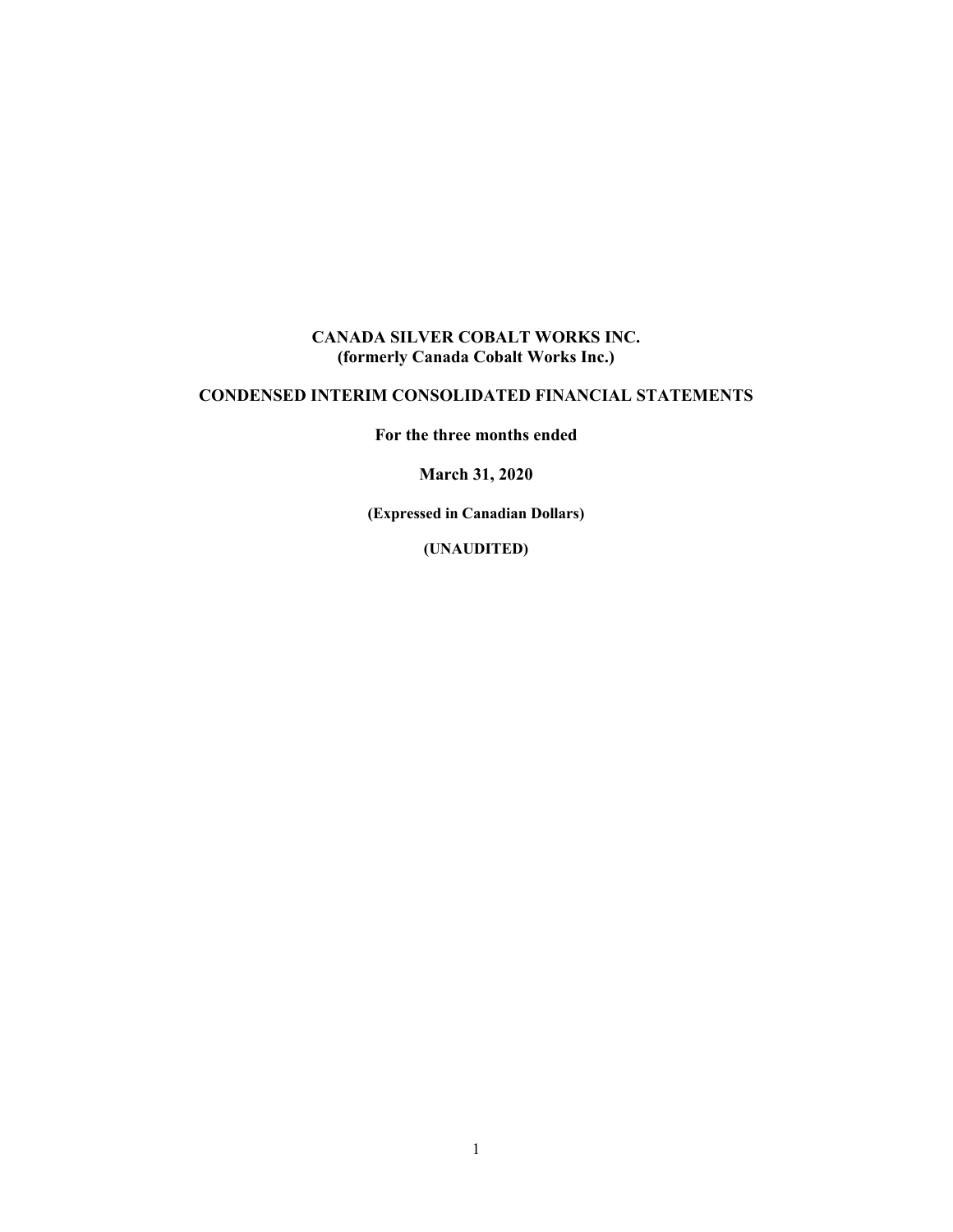#### **CANADA SILVER COBALT WORKS INC. CONDENSED INTERIM CONSOLIDATED FINANCIAL STATEMENTS**

#### **NOTICE TO READER**

#### **Responsibility for Financial Statements**

The accompanying unaudited interim condensed consolidated financial statements of Canada Silver Cobalt Works Inc. for the three months ended March 31, 2020 have been prepared by management in accordance with International Financial Reporting Standards applicable to interim financial statements (see note 2) to the unaudited interim condensed consolidated financial statements). Recognizing that the Company is responsible for both the integrity and objectivity of the unaudited financial statements, management is satisfied that these unaudited interim condensed consolidated financial statements have been fairly presented.

#### **Auditors Involvement**

The external auditors of Canada Silver Cobalt Works Inc. have not audited or performed a review of the unaudited interim condensed consolidated financial statements for the three months ended March 31, 2020.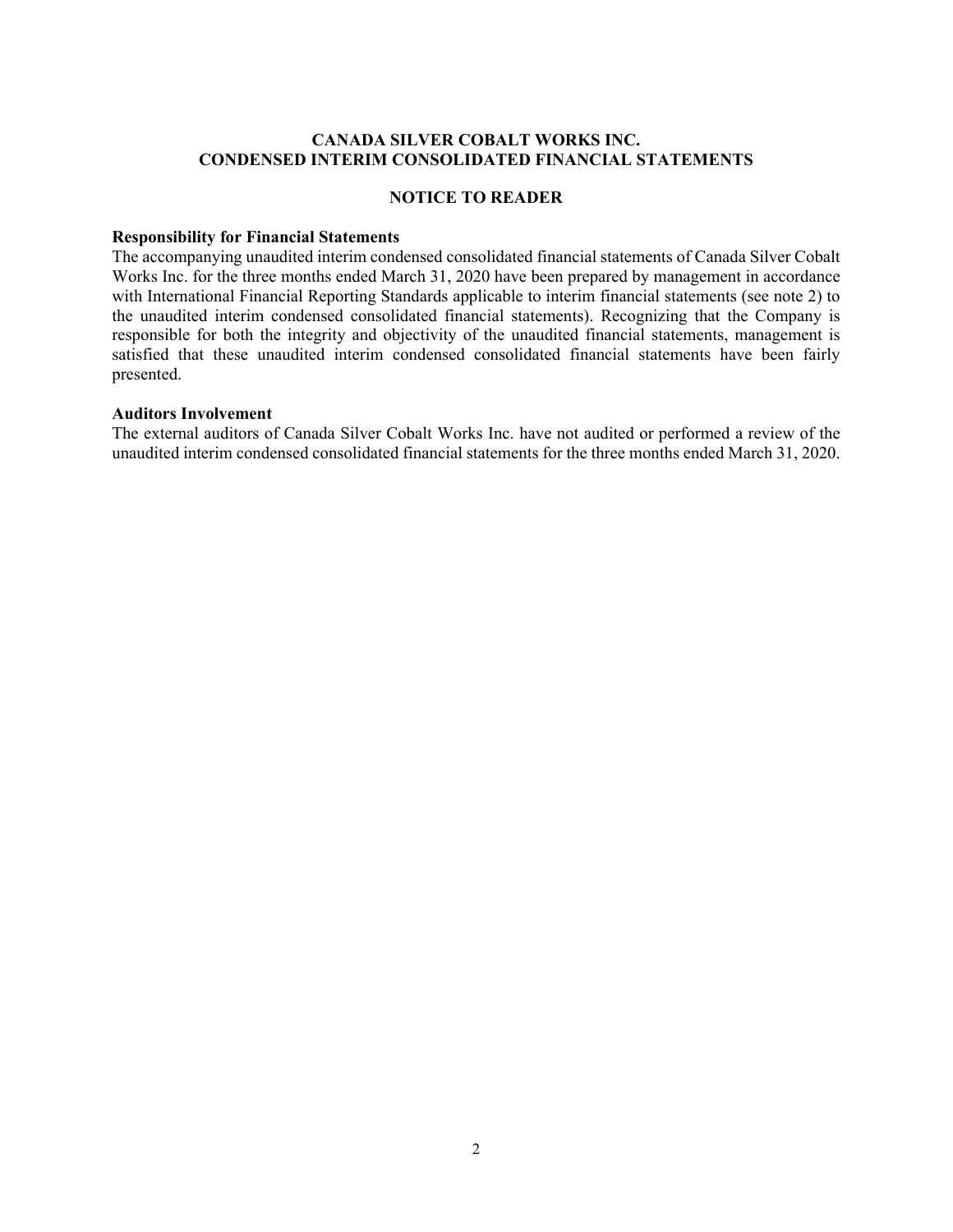#### **CANADA SILVER COBALT WORKS INC. (formerly Canada Cobalt Works Inc) Consolidated Statements of Financial Position (Expressed in Canadian Dollars)**

|                                                                                                                                         |    | March 31,<br>2020                                      | December 31,<br>2019                                   |
|-----------------------------------------------------------------------------------------------------------------------------------------|----|--------------------------------------------------------|--------------------------------------------------------|
| <b>Assets</b>                                                                                                                           |    |                                                        |                                                        |
| <b>Current assets</b><br>Cash<br>Amounts receivable (Note 4)<br>Deposit re Poltmet purchase                                             | \$ | 420,106<br>108,622<br>125,360                          | \$<br>685,715<br>126,130                               |
| Prepaid expenses<br><b>Total Current Assets</b>                                                                                         |    | 654,088                                                | 50,000<br>861,845                                      |
| <b>Fixed assets</b><br>Equipment (Note 6)                                                                                               |    | 348,331                                                | 287,337                                                |
| <b>Total Fixed Assets</b>                                                                                                               |    | 348,331                                                | 287,337                                                |
| <b>Total Assets</b>                                                                                                                     |    | 1,002,419                                              | 1,149,182                                              |
| <b>Liabilities</b>                                                                                                                      |    |                                                        |                                                        |
| <b>Current liabilities</b><br>Accounts payable and accrued liabilities (Note 9)                                                         |    | 214,501                                                | 632,322                                                |
| <b>Total Liabilities</b>                                                                                                                |    | 214,501                                                | 632,322                                                |
| <b>Shareholders' Equity (Deficiency)</b><br>Share capital (Note 7)<br>Reserves (Note 8)<br>Contributed surplus<br><b>Deficit</b>        |    | 31,379,464<br>3,745,947<br>4,586,296<br>(38, 923, 789) | 29,690,079<br>3,825,909<br>4,456,096<br>(37, 455, 224) |
| <b>Total Shareholders' Equity (Deficiency)</b>                                                                                          |    | 787,918                                                | 516,860                                                |
| <b>Total Liabilities and Shareholders' Equity</b>                                                                                       | S  | $1,002,419$ \$                                         | 1,149,182                                              |
| Nature of operations and going concern (Note 1)<br><b>Commitments and Contingencies (Note 12)</b><br><b>Subsequent events (Note 13)</b> |    |                                                        |                                                        |
| APPROVED ON BEHALF OF THE BOARD<br>Signed "Frank Basa"                                                                                  |    |                                                        |                                                        |

Signed "Jacques Monette"

The accompanying notes are an integral part of these consolidated financial statements.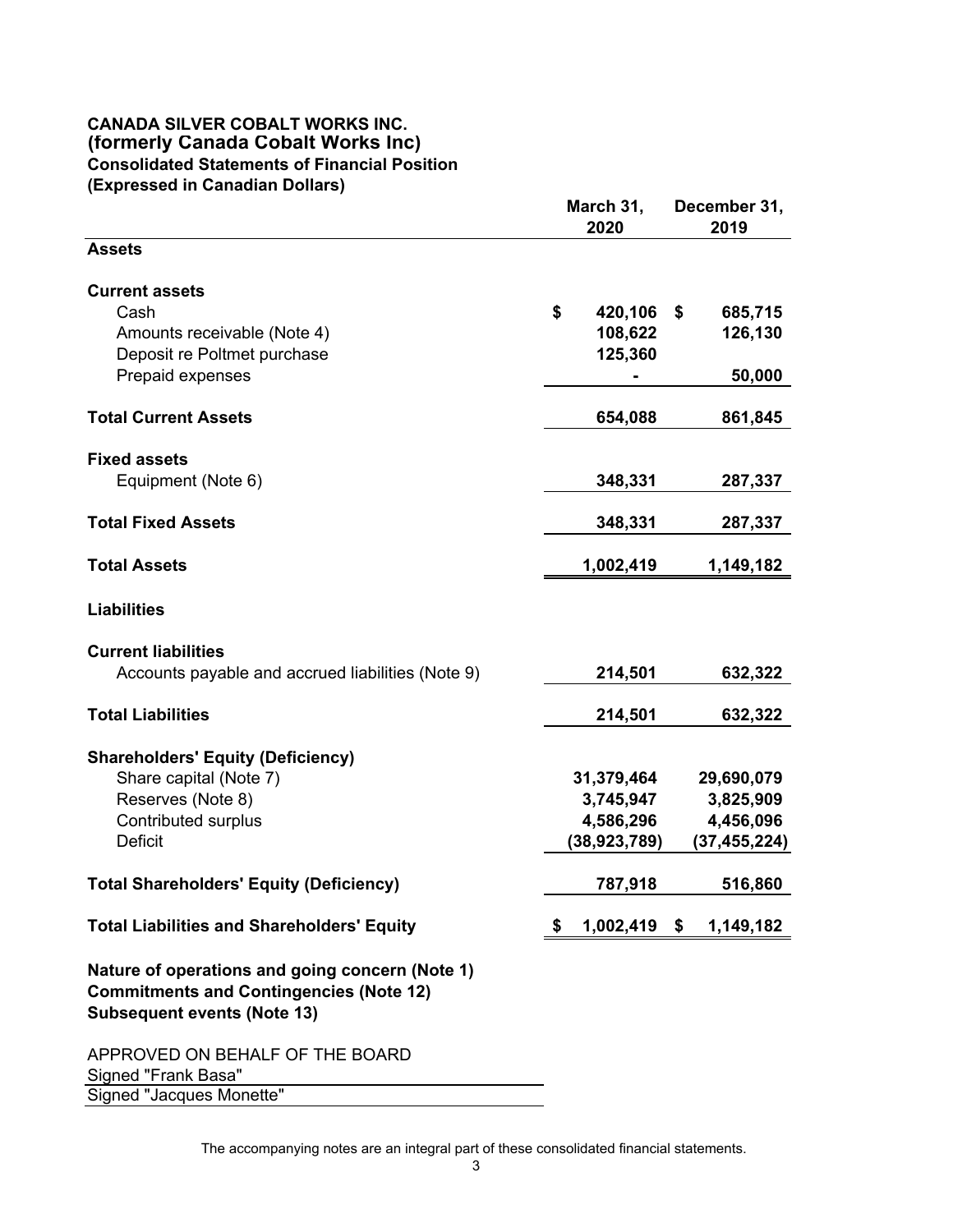### **CANADA SILVER COBALT WORKS INC. (formerly Canada Cobalt Works Inc) Consolidated Statements of Loss and Comprehensive Loss**

**(Expressed in Canadian Dollars)**

| For the three months ended March 31,                                     | 2020         | 2019         |
|--------------------------------------------------------------------------|--------------|--------------|
| <b>Expenses</b>                                                          |              |              |
| Exploration and evaluation                                               |              |              |
| Assaying and testing                                                     | \$<br>77,729 | \$<br>46,136 |
| Depreciation                                                             | 18,333       | 7,884        |
| Drilling                                                                 | 205,335      | 65,445       |
| Equipment                                                                | 97,494       | 132,756      |
| Facility expenses                                                        | 64,070       | 94,989       |
| Feasibility and scoping                                                  |              | 93,418       |
| Geology and geophysics                                                   | 97,526       | 23,494       |
| Labour                                                                   | 105,658      | 68,575       |
| Project management and engineering                                       | 258,533      | 61,292       |
| Taxes, permits and licensing                                             | 8,816        | 7,554        |
| Travel                                                                   | 343          |              |
|                                                                          | 933,837      | 601,543      |
| Corporate                                                                |              |              |
| Advertising and promotion                                                | 18,631       | 61,333       |
| Administrative and general expenses                                      | 17,420       | 20,521       |
| Professional fees                                                        | 344,587      | 123,457      |
| Filing costs and shareholders' information                               | 81,880       | 43,217       |
| Travel                                                                   | 19,503       | 16,432       |
|                                                                          | 482,021      | 264,960      |
| Other items                                                              |              |              |
| Interest and penalties                                                   |              | 10,253       |
| Premium on flow through                                                  | (160,000)    |              |
| Sales of RE-20X process                                                  | (73, 748)    |              |
| Other income                                                             | (6,000)      |              |
| Recovery of Accounts receivable W/O                                      | (140, 740)   |              |
| Stock option compensation                                                | 433,195      |              |
|                                                                          | 52,707       | 10,253       |
| <b>Total Expenses</b>                                                    | 1,468,565    | 876,756      |
| Net and comprehensive loss for the period                                | 1,468,565    | 876,756      |
| Net loss per share - basic and fully diluted                             | \$<br>0.02   | \$<br>0.01   |
| Weighted average number of shares outstanding<br>basic and fully diluted | 91,721,722   | 74,950,377   |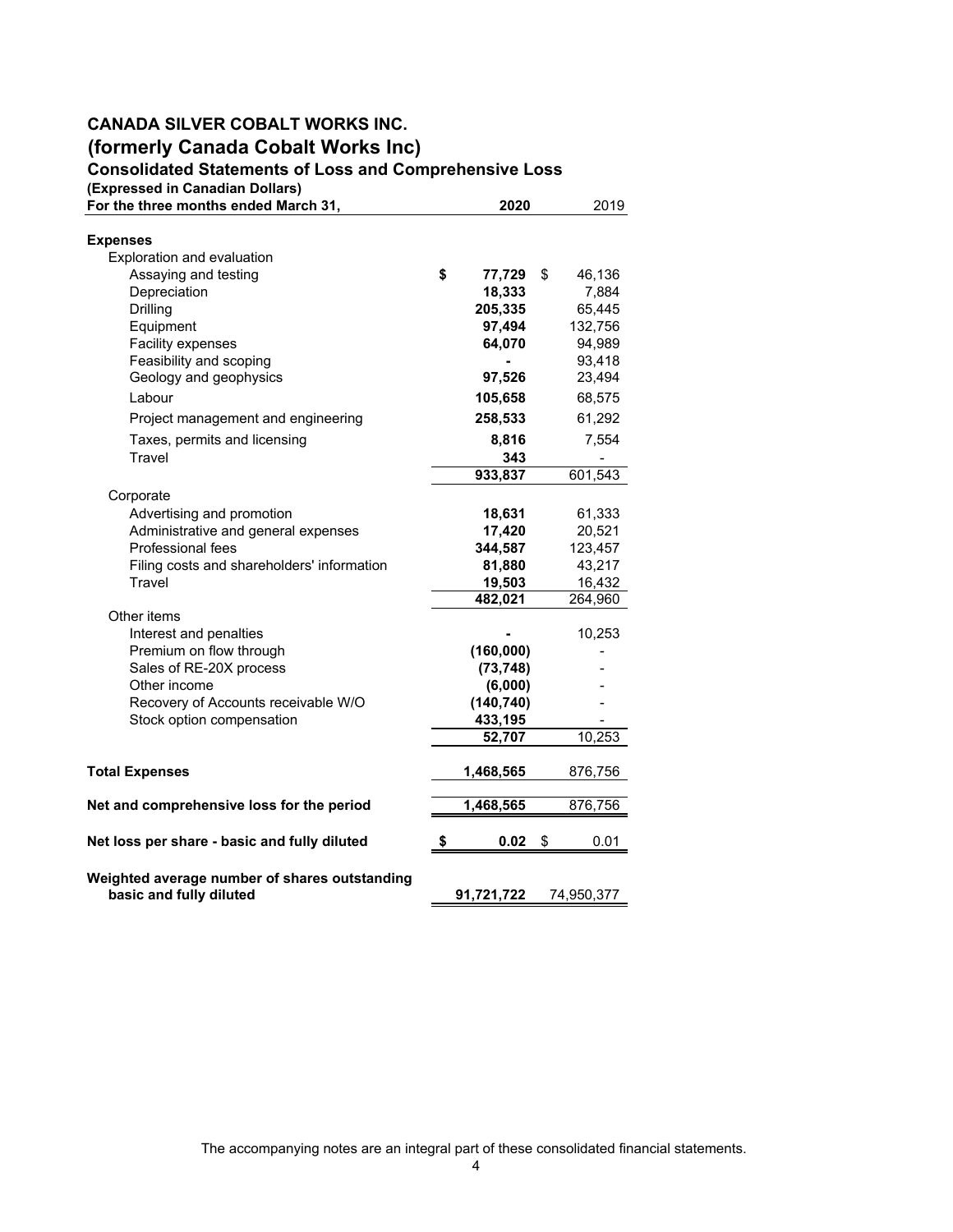#### **CANADA SILVER COBALT WORKS INC.(formerly Canada Cobalt Works Inc) Consolidated Statements of Changes in Equity (Expressed in Canadian Dollars)**

**Share Warrants Contributed Total Equity Capital and Options Surplus Deficit (Deficiency) Balance December 31, 2018 24,924,775 3,309,944 4,032,972 (32,534,700) (267,009)** Exercise of warrants - Cash 573,509 - - - 573,509 Exercise of warrants - BV 155,069 (155,069) - - - Warrants expired and the set of the contract of the contract of the contract of the contract of the contract of the contract of the contract of the contract of the contract of the contract of the contract of the contract o Exercise of options - Cash 180,000 - - - - - - - - - - - - - - - 180,000 Exercise of options - BV 200,050 (200,050) - - - Net loss for the period **-** - - - - - - - - - - - - (876,756) (876,756) **Balance, March 31, 2019 26,033,403 2,950,946 4,036,851 (33,411,456) (390,256)** Private placements  $2,446,089$   $488,411$  -  $2,934,500$ Premium on FT shares (160,000) - - - (160,000) Exercise of warrants - Cash 697,439 - - - - - - - - - - - - - - - - - - 697,439 Exercise of warrants - BV 142,989 (142,989) - - - Warrants expired  $(419,245)$  419,245 Exercise of options - Cash 242,600 - - - 242,600 Exercise of options - BV 285,390 (285,390) - - - Options granted 1.212,370 - 1,212,370 - 1,212,370 Share Issue costs (67,831) (165) - - (67,996) Compensation warrants - 21,971 - - 21,971 Issued for property  $70,000$  -  $-$  -  $70,000$ Net loss for the period 1.043,768)<br> **Alance December 31, 2019** 29.690,079 3,825,909 4,456,096 (37,455,224) 516,860 **Balance December 31, 2019 29,690,079 3,825,909 4,456,096 (37,455,224) 516,860** Exercise of warrants - Cash **- 1,208,928 - - 1,208,928** Exercise of warrants - BV **(285,307) 285,307 - - -** Exercise of options - Cash **- 97,500 - - 97,500** Exercise of options - BV **(97,650) 97,650 - - -** Options cancelled **(130,200) - 130,200 - -** Options granted **433,195 - - - 433,195** Net loss for the period **- - - (1,468,565) (1,468,565) Balance, March 31, 2020 31,379,464 3,745,947 4,586,296 (38,923,789) 787,918**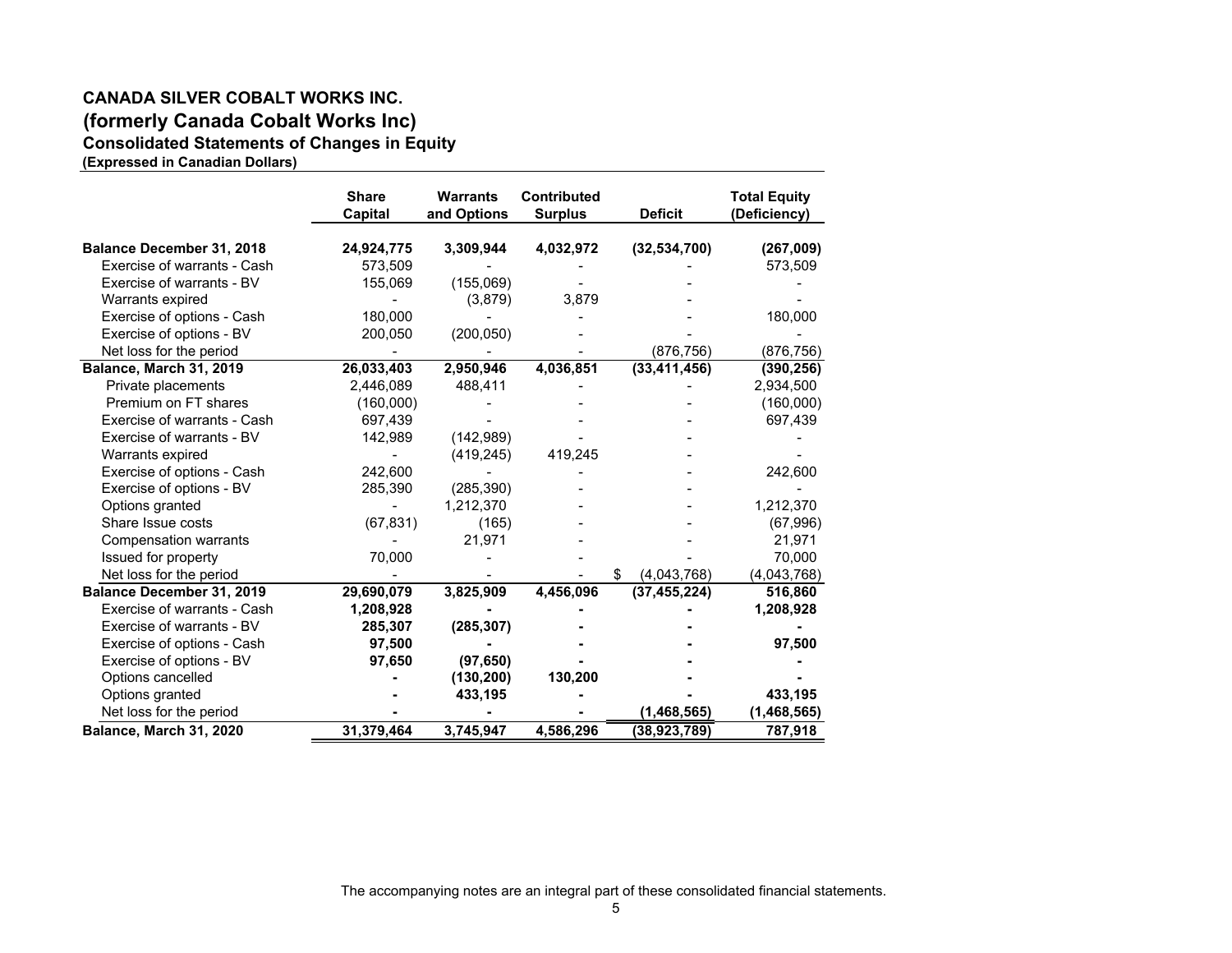### **CANADA COBALT WORKS INC. (formerly Canada Cobalt Works Inc) Consolidated Statements of Cash Flows**

**(Expressed in Canadian Dollars)** 

| For the three months ended March 31,                                  | 2020             | 2019        |
|-----------------------------------------------------------------------|------------------|-------------|
| Cash provided by (used in):                                           |                  |             |
| <b>Operating activities</b>                                           |                  |             |
| Net loss for the Period                                               | $(1,468,565)$ \$ | (876, 756)  |
| Items not involving cash                                              |                  |             |
| Stock option compensation                                             | 433,195          |             |
| Premium on flow through                                               | (160,000)        |             |
| Recovery of Accounts receivable W/O                                   | (140, 740)       |             |
| Sales of RE-20X process                                               | (73, 748)        |             |
| Depresiation                                                          | 18,333           | 7,884       |
| Changes in non-cash working capital items                             |                  |             |
| Amounts receivable                                                    | 17,598           | 98,399      |
| Deposit re Polymet purchase                                           | (125, 360)       |             |
| Prepaid expenses                                                      | 50,000           |             |
| Accounts payable and accrued liabilities                              | (122, 751)       | (250, 714)  |
| Net cash flows from operating activities                              | (1,572,038)      | (1,021,187) |
| <b>Financing activities</b><br>Issuance of common shares and warrants |                  |             |
| <b>Exercise of warrants</b>                                           | 1,208,928        | 573,509     |
| Exercise of options                                                   | 97,500           | 180,000     |
| Net cash flows from financing activities                              | 1,306,428        | 753,509     |
| Increase in cash                                                      | (265, 610)       | (267, 678)  |
| Cash, beginning of year                                               | 685,716          | 446,897     |
| Cash, end of year                                                     | 420,106          | 179,219     |

The accompanying notes are an integral part of these consolidated financial statements.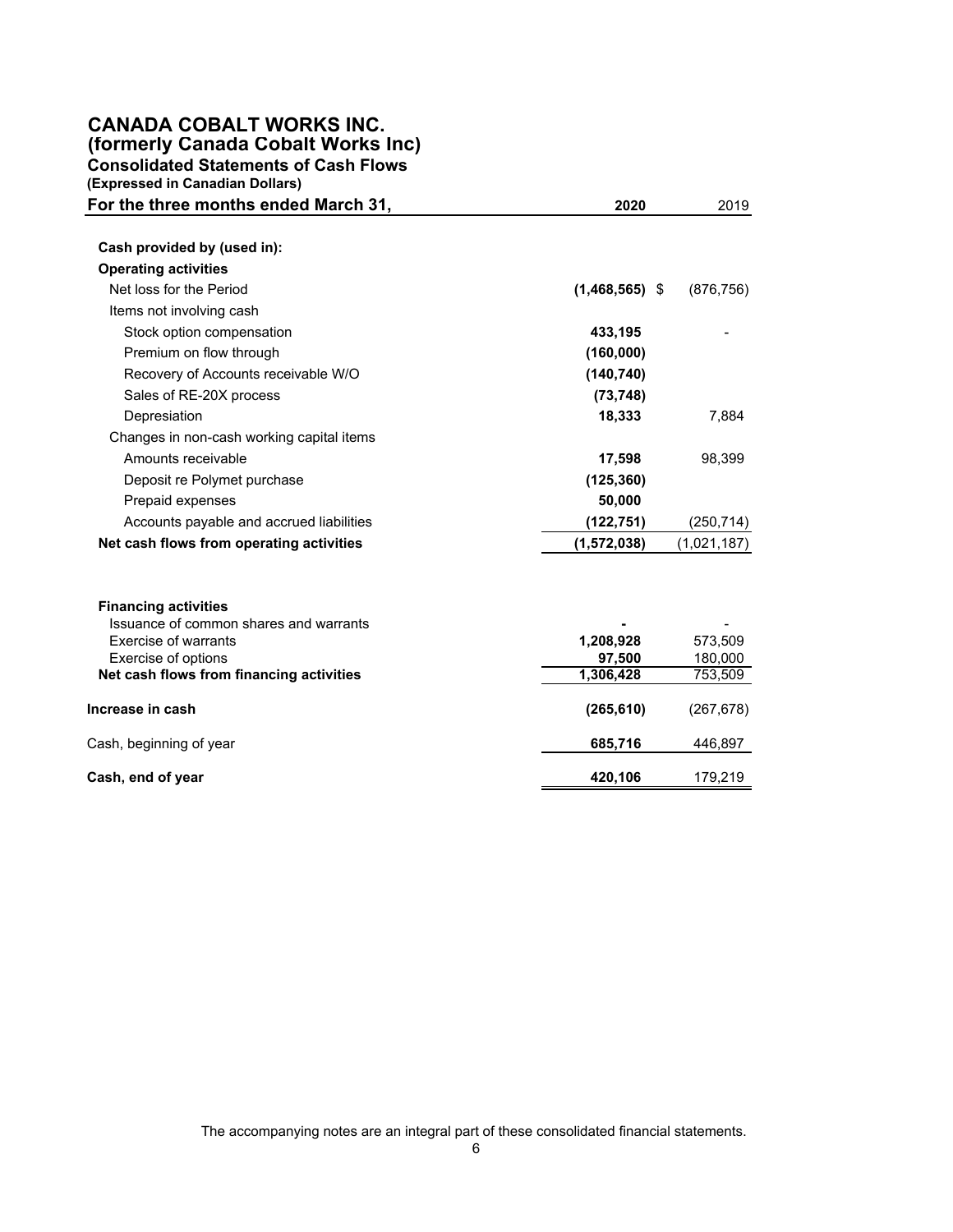### **1. NATURE OF BUSINESS AND GOING CONCERN**

### **Nature of business**

Canada Silver Cobalt Works Inc. ("CCM" or the "Company") was incorporated on April 29, 2005 pursuant to the Canada Business Corporations Act. The address of the Company's head office is 3028 Quadra Court, Coquitlam, BC V3B 5X6. Cobalt's principal business activities are the acquisition, evaluation, exploration and development of mineral properties. To date, the Company has not realized any revenues from its properties.

These consolidated financial statements were approved by the Board of Directors on May 27, 2020.

Although the Company has taken steps to verify title to the properties on which it is conducting exploration and evaluation activities, and in which it has an interest, in accordance with industry standards for the current stage of exploration of such properties, these procedures do not guarantee the Company's title. Property title may be subject to unregistered prior agreements, government licensing requirements or regulations, social licensing requirements, non-compliance with regulatory and environmental requirements and aboriginal land claims.

### **Going concern**

As at March 31, 2020, the Company had not yet achieved profitable operations, had a working capital deficit, had accumulated losses and expects to incur future losses in the development of its business. These items represent material uncertainties which cast significant doubt about the ability of the Company to continue as a going concern. The Company is in the process of exploring its properties and has not yet determined whether these properties contain economically recoverable reserves. The continued operations of the Company are dependent upon the discovery of economically recoverable reserves, the ability of the Company to obtain the financing to complete the necessary exploration and development of such property and upon attaining future profitable production or proceeds from disposition of the properties. Management is actively pursuing additional sources of financing, and while it has been successful in doing so in the past, there can be no assurance it will be able to do so in the future.

These consolidated financial statements have been prepared on a going concern basis and do not reflect the adjustments to the carrying values of assets and liabilities and the reported expenses and statement of financial position classifications that would be necessary if the Company were unable to realize its assets and settle its liabilities as a going concern in the normal course of operations. Such adjustments could be material.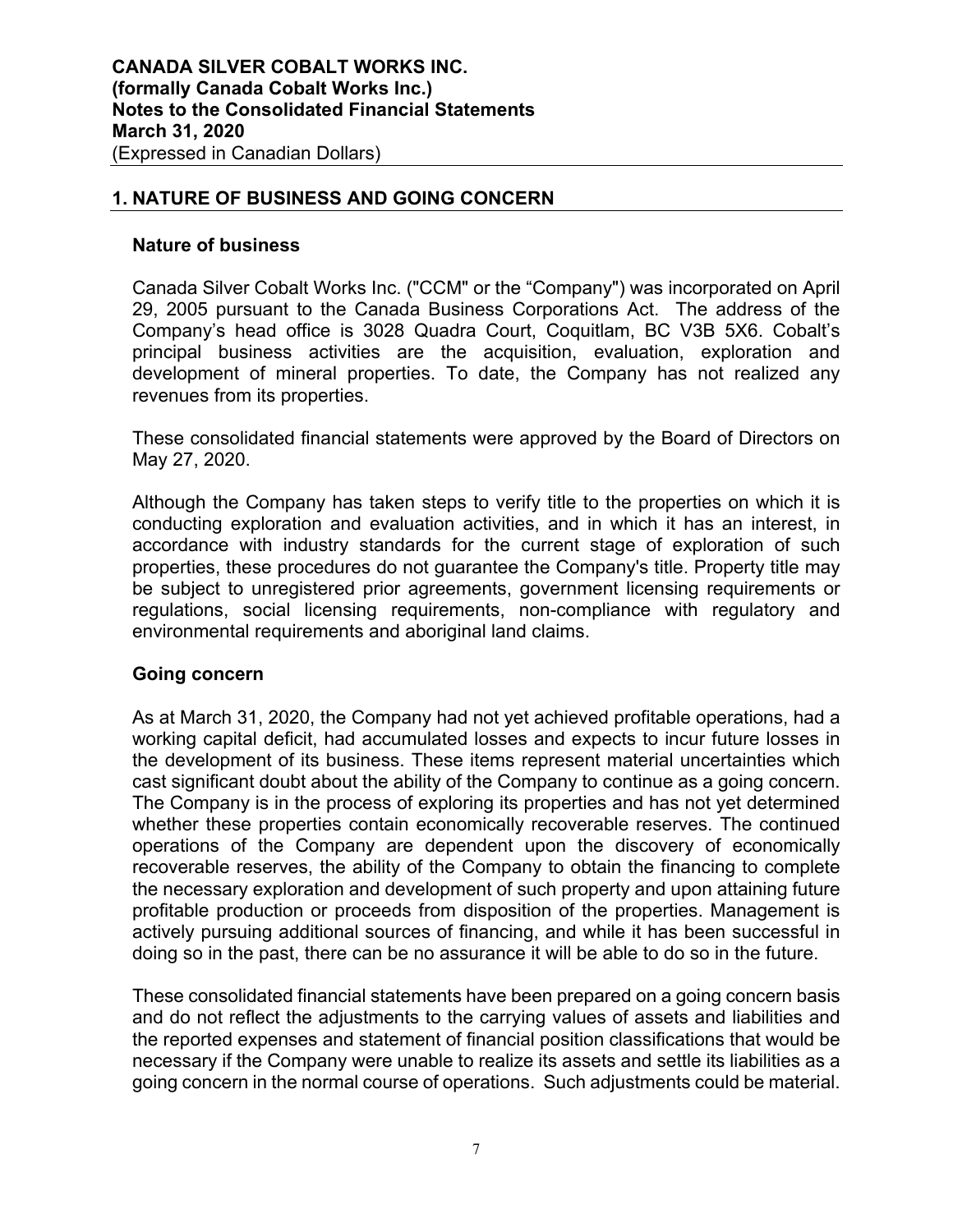# **2. BASIS OF PRESENTATION AND STATEMENT OF COMPLIANCE**

### **Statement of Compliance**

The Company prepares its financial statements in accordance with Canadian generally accepted accounting principles as set out in the Handbook of the Canadian Institute of Chartered Accountants ("CICA Handbook"), which incorporates International Financial Reporting Standards ("IFRS"), as issued by the International Accounting Standards Board ("IASB") and interpretations of the International Financial Reporting Interpretations Committee ("IFRIC"). Accordingly, these condensed interim financial statements have been prepared in accordance with IFRS applicable to the preparation of interim financial statements, including IAS 34, as required by National Instrument 52-107 sec. 3.2(1)(b)(ii).

### **Basis of presentation and Functional currency**

These consolidated financial statements have been prepared on the historical cost basis except for certain financial instruments that have been measured at fair value. The presentation and functional currency of the Company and its subsidiaries is the Canadian dollar.

#### **Significant accounting estimates and judgments**

The preparation of these consolidated financial statements requires management to make judgments and estimates that affect the reported amounts of assets and liabilities at the date of the financial statements and reported amounts of expenses during the reporting period. Actual outcomes could differ from these judgments and estimates. The consolidated financial statements include judgments and estimates which, by their nature, are uncertain. The impacts of such judgments and estimates are pervasive throughout the consolidated financial statements and may require accounting adjustments based on future occurrences. Revisions to accounting estimates are recognized in the period in which the estimate is revised and in future periods when the revision affects both current and future periods.

In the process of applying the Company's accounting policies, management has made the same judgments, estimates, and assumptions which were set out in the Company's audited financial statements for the year ended December 31, 2019.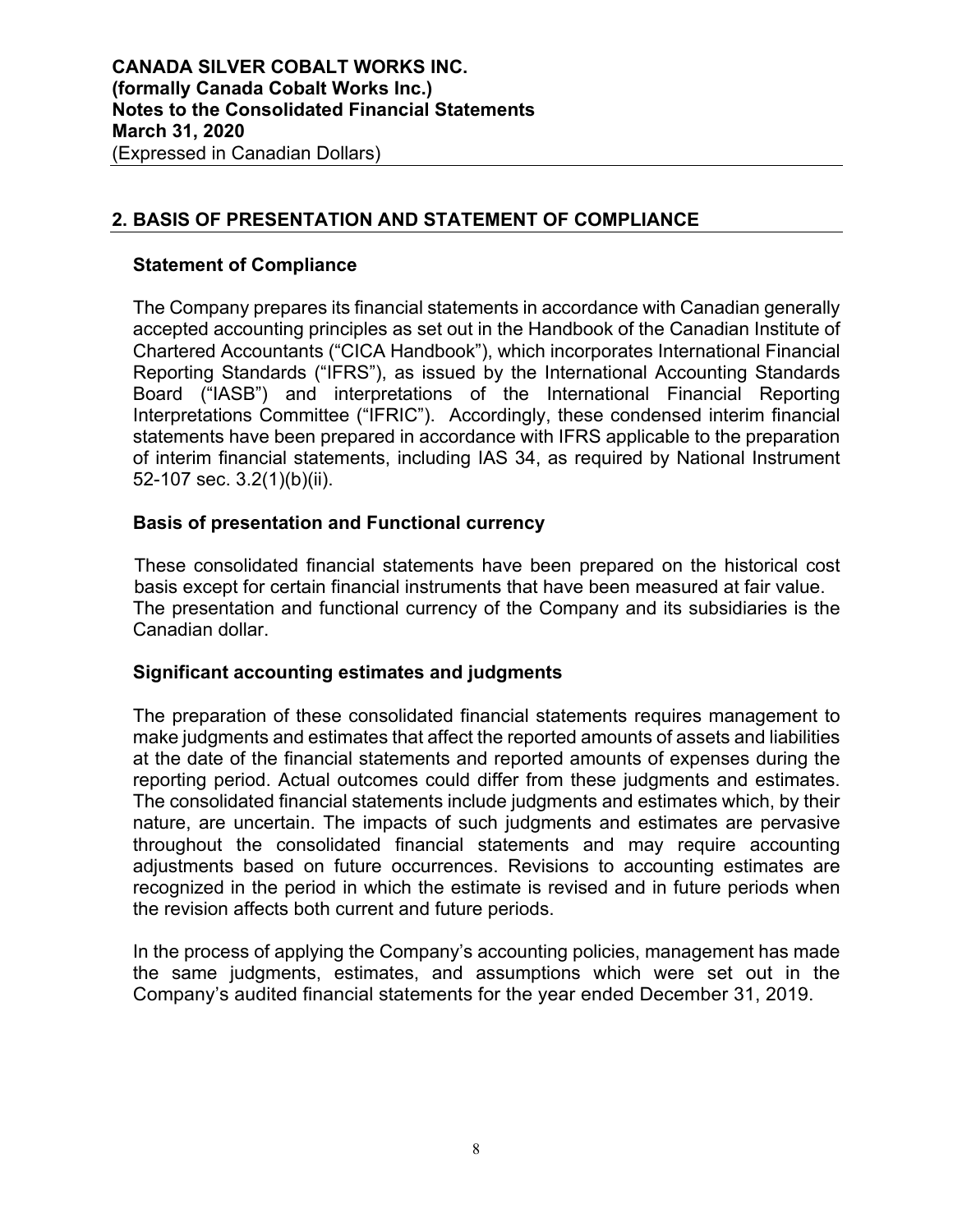### **3. SIGNIFICANT ACCOUNTING POLICIES**

The accounting policies set out in the Company's audited financial statements for the year ended December 31, 2019 have been applied consistently to these interim condensed consolidated financial statements.

## **4. AMOUNTS RECEIVABLE**

The Company's amounts receivable are comprised of the following;

|                 | March 31, | December 31,<br>2019 |  |         |
|-----------------|-----------|----------------------|--|---------|
| Commodity taxes |           | 108,622              |  | 126,130 |
|                 | S         | 108,622              |  | 187,094 |

During the years ended December 31, 2019 and 2018 the Company recorded an impairment loss of \$1,057,068 on amounts owing from Granada Gold Mines Inc, a related party with which there are three common directors. During the three months ended March 31, 2020 \$140,740 of this amount was recovered.

# **5**. **EXPLORATION AND EVALUATION PROJECTS**

### **Castle Silver Mine Project, Ontario**

CCW holds a 100% interest in certain claims and parcels located in the Haultain and Nicol townships of Ontario. The property is subject to a sliding scale royalty on silver production which will start from 3% when the price of silver is US\$15 or lower per troy ounce and up to 5% when the price of silver is greater than US\$30 per troy ounce and a 5% gross overriding royalty on the sale of products derived from the property with a minimum annual payment of \$15,000 in the form of royalties on all future production from the property and a 1% NSR.

### **Beaver Property, Ontario**

The Company holds a 100% interest in the Beaver and Violet cobalt and silver properties located in the township of Coleman, in northern Ontario, which are subject to a 3% NSR royalty. Each 1% can be purchased for \$1,500,000.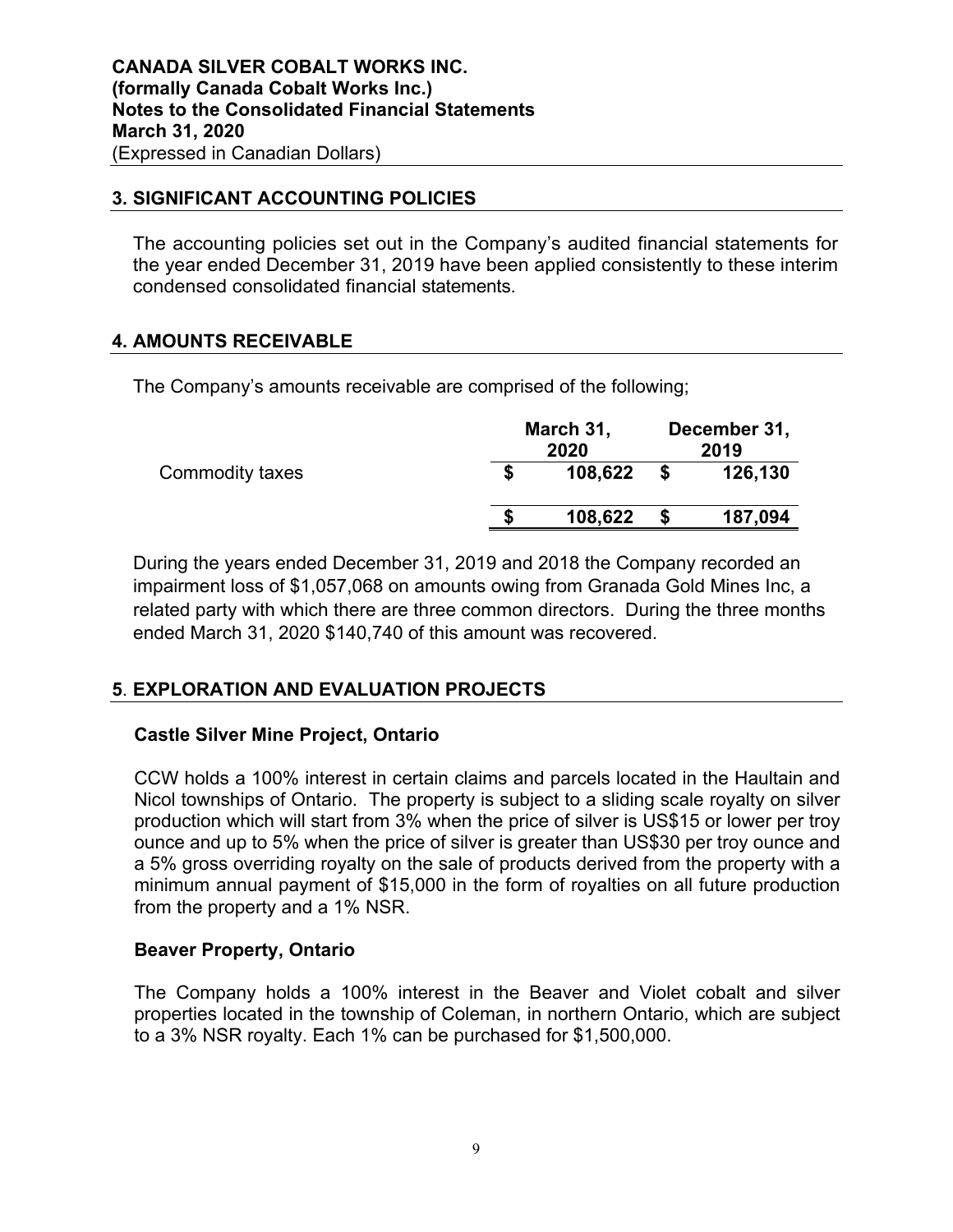### **6. EQUIPMENT**

|           |                |              | March 31, 2020    |              |            |
|-----------|----------------|--------------|-------------------|--------------|------------|
|           | <b>Balance</b> | Additions    | <b>Balance</b>    |              |            |
|           | January 1,     | (Disposals)  | March, 31         | Accumulated  |            |
|           | 2020           | (Write-down) | 2020              | Amortization | <b>Net</b> |
|           |                |              |                   |              |            |
| Equipment | 287,337        | 79,327       | 366,664           | 18,333       | 348,331    |
|           |                |              | December 31, 2019 |              |            |
|           | <b>Balance</b> | Additions    | <b>Balance</b>    |              |            |
|           | December 31,   | (Disposals)  | December 31.      | Accumulated  |            |
|           | 2018           | (Write-down) | 2019              | Amortization | <b>Net</b> |
|           |                |              |                   |              |            |
| Equipment | 157,671        | 201,500      | 359,171           | 71,834       | 287,337    |

Equipment with a total cost of  $$63,578$  (2019 –  $$201,500$ ) was purchased during the 3 months ended March 31, 2020 from companies controlled by the CEO of the Company who is also a director of the Company.

### **7. SHARE CAPITAL**

#### **Authorized**

Unlimited number of common shares without par value Unlimited number of preferred shares issuable in series

#### **Issued**

Common

|                             | 2020          |              | 2019       |              |  |
|-----------------------------|---------------|--------------|------------|--------------|--|
|                             | <b>Number</b> |              | Number     |              |  |
|                             | of Shares     | Amount       | of Shares  | Amount       |  |
|                             |               |              |            |              |  |
| Balance, beginning of year  | 90,357,798    | \$29,690,079 | 75,032,647 | \$24,924,775 |  |
| Private placements          |               |              | 8,045,238  | 2,446,089    |  |
| Premium on FT shares        |               |              |            | (160,000)    |  |
| Exercise of warrants - Cash | 2,417,857     | 1,208,928    | 5,647,913  | 1,270,948    |  |
| Exercise of warrants - BV   |               | 285,307      |            | 298,058      |  |
| Exercise of options - Cash  | 410,000       | 97,500       | 1,432,000  | 422,600      |  |
| Exercise of options - BV    |               | 97,650       |            | 485,440      |  |
| Share issue costs           |               |              |            | (67, 831)    |  |
| Issued for property         |               |              | 200,000    | 70,000       |  |
| Balance, end of period      | 93,185,655    | \$31,379,464 | 90,357,798 | \$29,690,079 |  |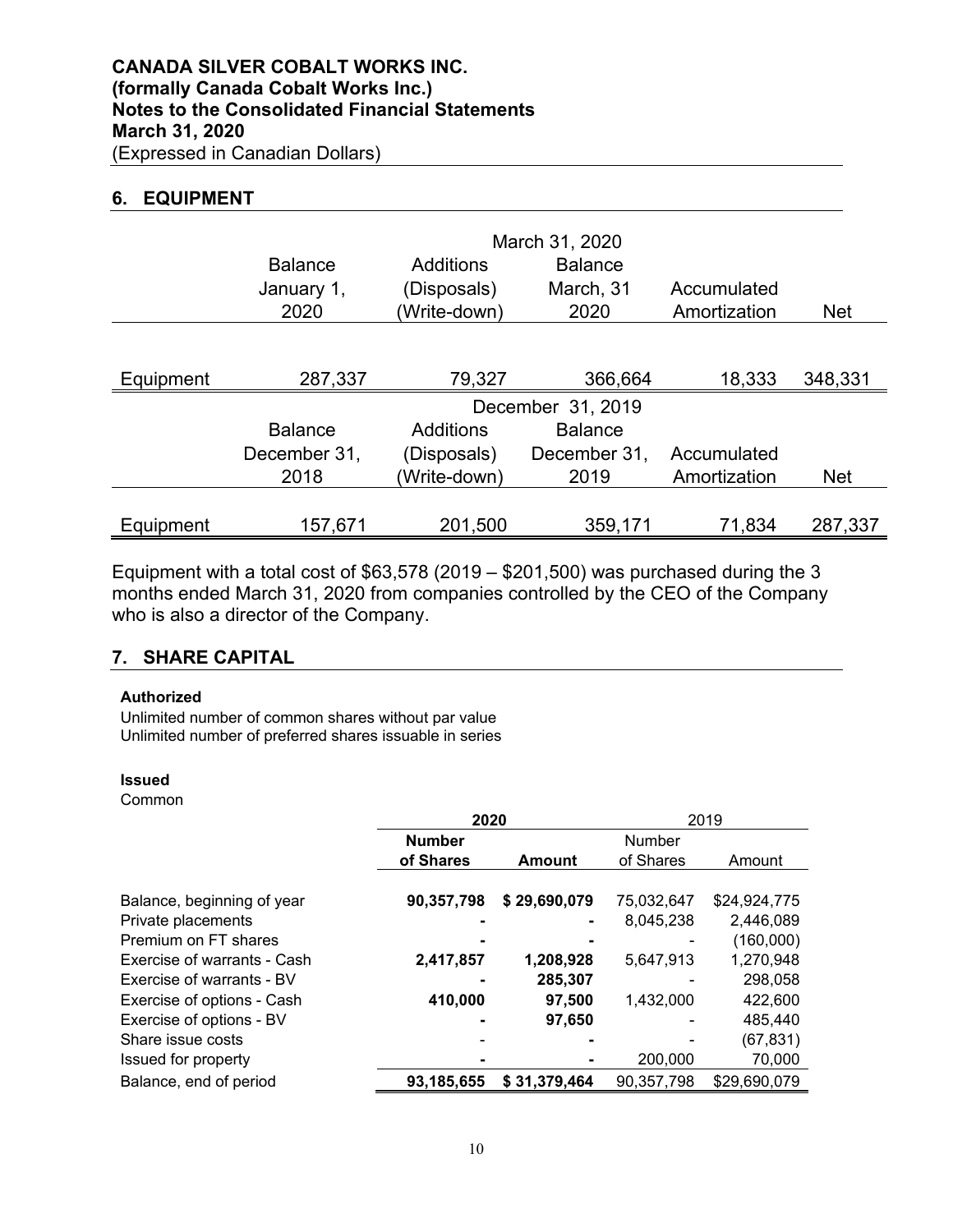# **7. SHARE CAPITAL (Continued)**

On September 6, 2019, the Company closed a private placement offering, raising gross proceeds of \$423,000. The Company issued 1,410,000 units at a price of \$0.30 per unit. Each unit comprises one common share and one share purchase warrant. Each warrant will entitle the holder thereof to purchase one additional common share of the Company at an exercise price of \$0.50 per share for a period of 2 years.

The 1,410,000 warrants issued in connection to the private placements listed above have been recorded at an estimated value of \$107,000 based on a proportional method based on the Black Scholes option pricing model, using the following assumptions: share price of \$0.22, an average exercise price of \$0.50, risk free interest rate of 1.49%, expected life of warrants of 2 years, expected volatility rate of 100% (based on the Company's historical volatility for 2 years up to the issuance date) and expected dividend rate of 0%.

On September 23, 2019' the Company closed a private placement offering, raising gross proceeds of \$304,907. The Company issued 1,016,667 units at a price of \$0.30 per unit. Each unit comprises one common share and one share purchase warrant. Each warrant will entitle the holder thereof to purchase one additional common share of the Company at an exercise price of \$0.50 per share for a period of 2 years.

The 1,016,667 warrants issued in connection to the private placements listed above have been recorded at an estimated value of \$76,000 based on a proportional method based on the Black Scholes option pricing model, using the following assumptions: share price of \$0.23, an average exercise price of \$0.50, risk free interest rate of 1.57%, expected life of warrants of 2 years, expected volatility rate of 99% (based on the Company's historical volatility for 2 years up to the issuance date) and expected dividend rate of 0%.

On November 14, 2019 the Company closed a private placement offering, raising gross proceeds of \$1,406,500. The Company issued 4,018,571 units at a price of \$0.35 per unit. Each unit comprises one common share and one share purchase warrant. Each warrant will entitle the holder thereof to purchase one additional common share of the Company at an exercise price of \$0.55 per share for a period of 2 years. The Company's related parties have purchased a total of 204,286 units for aggregate proceeds of \$71,500

The 4,018,571 warrants issued in connection to the private placements listed above have been recorded at an estimated value of \$305,411 based on a proportional method based on the Black Scholes option pricing model, using the following assumptions: share price of \$0.27, an average exercise price of \$0.55, risk free interest rate of 1.50%, expected life of warrants of 2 years, expected volatility rate of 85% (based on the Company's historical volatility for 2 years up to the issuance date) and expected dividend rate of 0%.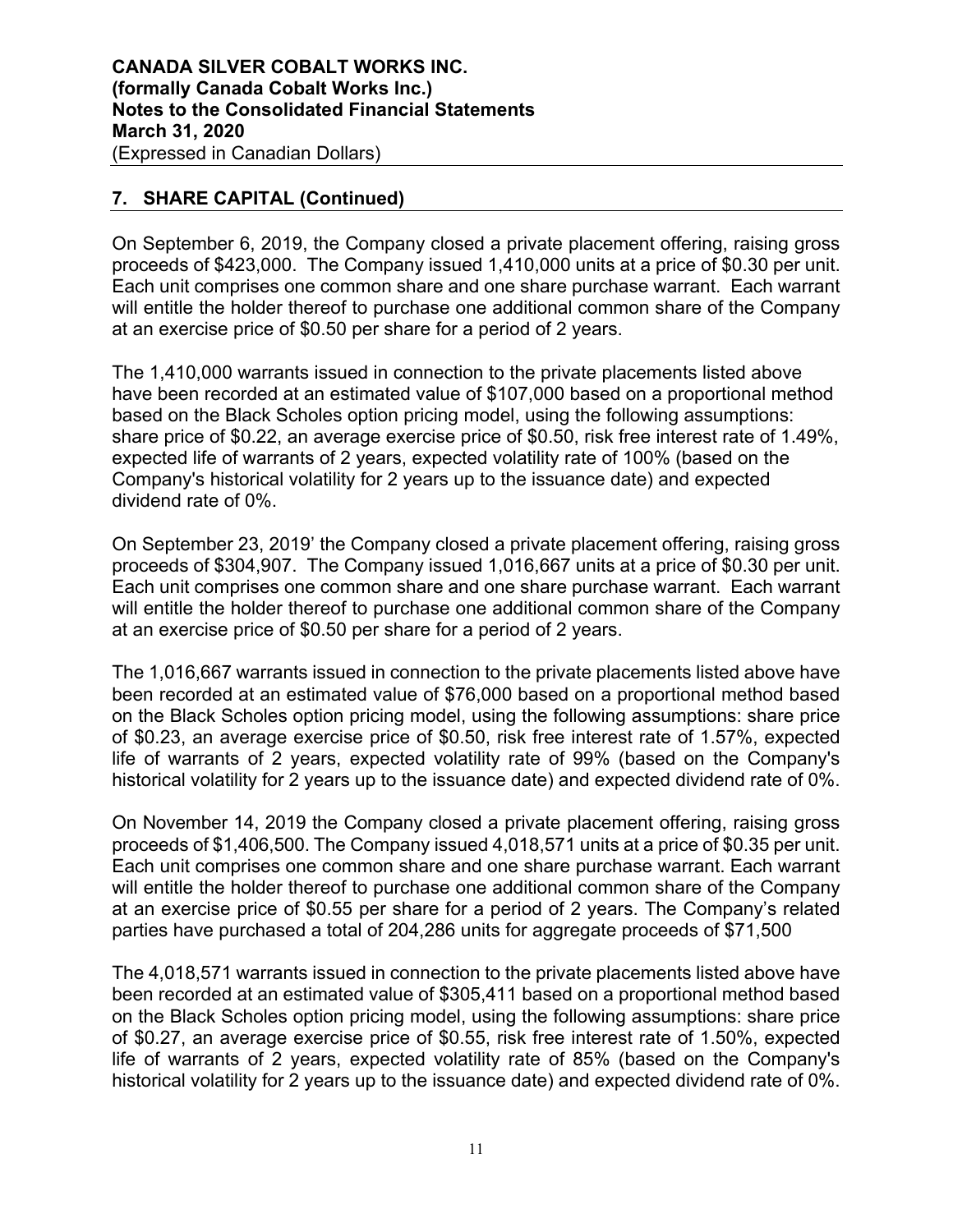# **7. SHARE CAPITAL (Continued)**

On December 4, 2019, the Company closed a non-brokered flow-through ("FT") private placement with strategic investors, raising gross proceeds of \$800,000. The Company issued 1,600,000 FT shares at \$0.50 per share. Finder's fees were paid in connection with the private placement in the amount of \$45,500 in cash and 91,000 finder warrants. Each finder warrant is exercisable at \$0.50 per share for two years from closing. The Company's related parties have purchased a total of 100,000 FT shares for aggregate proceeds of \$50,000.

The 91,000 finder warrants issued in connection to the FT shares listed above have been recorded at an estimated value of \$21,878 based on a proportional method based on the Black Scholes option pricing model, using the following assumptions: share price of \$0.40, an average exercise price of \$0.50, risk free interest rate of 1.50%, expected life of warrants of 5 years, expected volatility rate of 80% (based on the Company's historical volatility for 5 years up to the issuance date) and expected dividend rate of 0%.

# **8. RESERVES**

### **WARRANTS**

### **Warrant Transactions**

|                                 | 2020          |              | 2019          |             |
|---------------------------------|---------------|--------------|---------------|-------------|
|                                 | <b>Number</b> | <b>Book</b>  | <b>Number</b> | <b>Book</b> |
|                                 | of Warrants   | <b>Value</b> | of Warrants   | Value       |
|                                 |               |              |               |             |
| Balance, beginning of year      | 10,126,856    | \$1,118,807  | 15,471,795    | \$,329,772  |
| Issued by private placements    |               |              | 6,445,237     | 488,411     |
| <b>Warrants exercised</b>       | (2, 417, 857) | (285, 307)   | (5,647,913)   | (298, 058)  |
| Warrants expired                |               |              | (6, 235, 013) | (423, 124)  |
| Issue costs related to warrants |               |              |               | (165)       |
| Issued as compensation          |               |              | 92,750        | 21,971      |
| Balance, end of period          | (7,708,999)   | 833,500      | 10,126,856    | \$1,118,807 |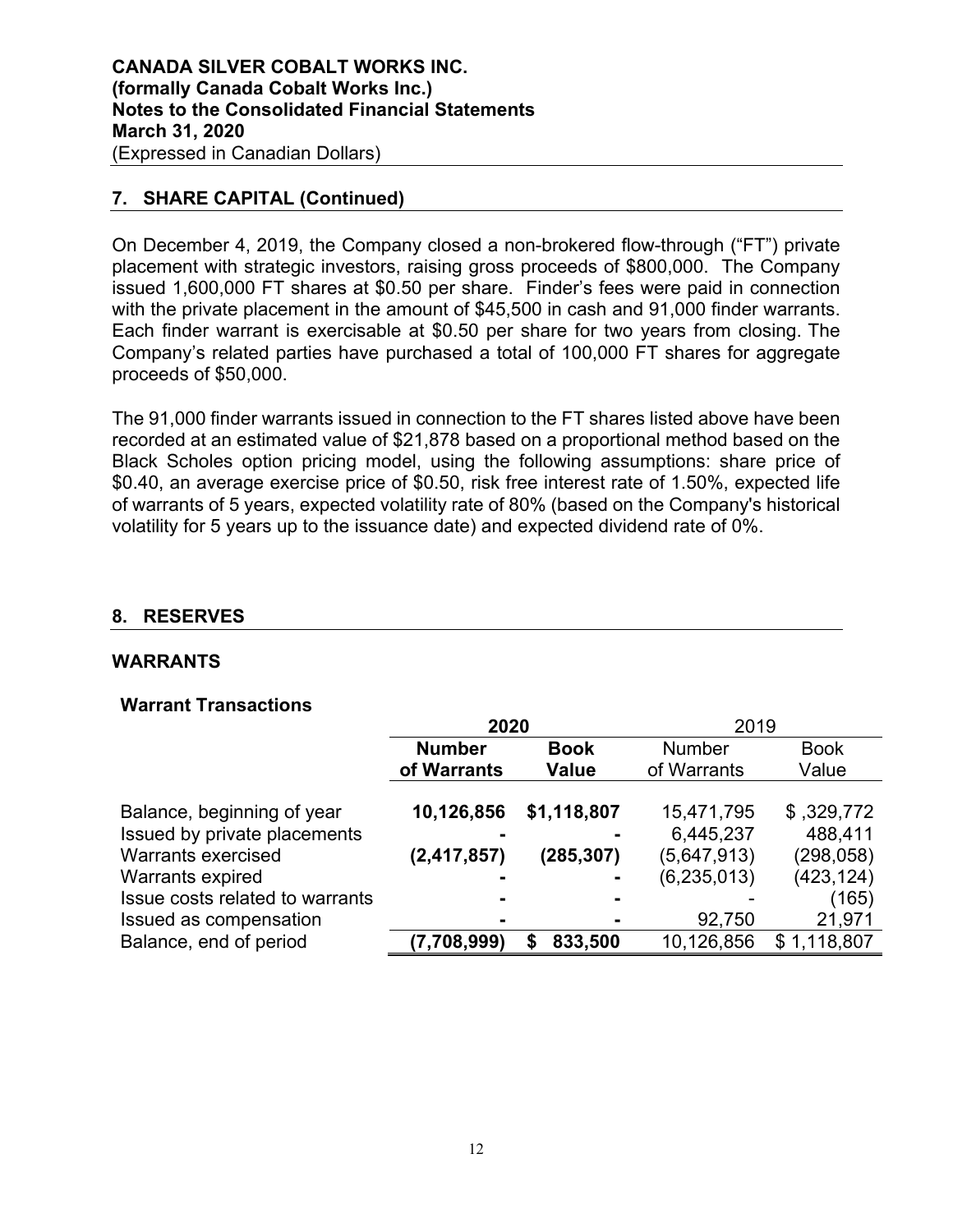### **8. RESERVES (Continued)**

### **WARRANTS (Continued)**

The number of outstanding warrants which could be exercised for an equivalent number of common shares is as follows:

| Number of | Exercise |                    |
|-----------|----------|--------------------|
| Warrants  | Price    | <b>Expiry Date</b> |
|           |          |                    |
| 1,171,011 | 0.900    | July 25, 2020      |
| 1,410,000 | 0.500    | September 6, 2021  |
| 1,018,417 | 0.500    | September 23,2021  |
| 4,018,571 | 0.550    | November 14, 2021  |
| 91,000    | 0.500    | December 4, 2021   |
| 7,708,999 | 0.100    |                    |

# **STOCK OPTIONS**

The Company has in place a stock option plan (the "Plan") under which officers, directors, employees and consultants are eligible to receive incentive stock options.

The aggregate number of common shares reserved for issuance under the Plan and common shares reserved for issuance under any other share compensation arrangement granted or made available by the Company from time to time may not exceed in aggregate 10% of the Company's common shares issued and outstanding at the time of grant. The term of any options granted under the Plan will be fixed by the Board of Directors and may not exceed ten years, but so long as the Company remains a "Tier 2" issuer under the policies of the Toronto Stock Exchange, options may not exceed a term of five years. The exercise price of options granted under the Plan will be determined by the Board of Directors, provided that it is not lower than the fair market value of the option shares on the date of the grant of the option.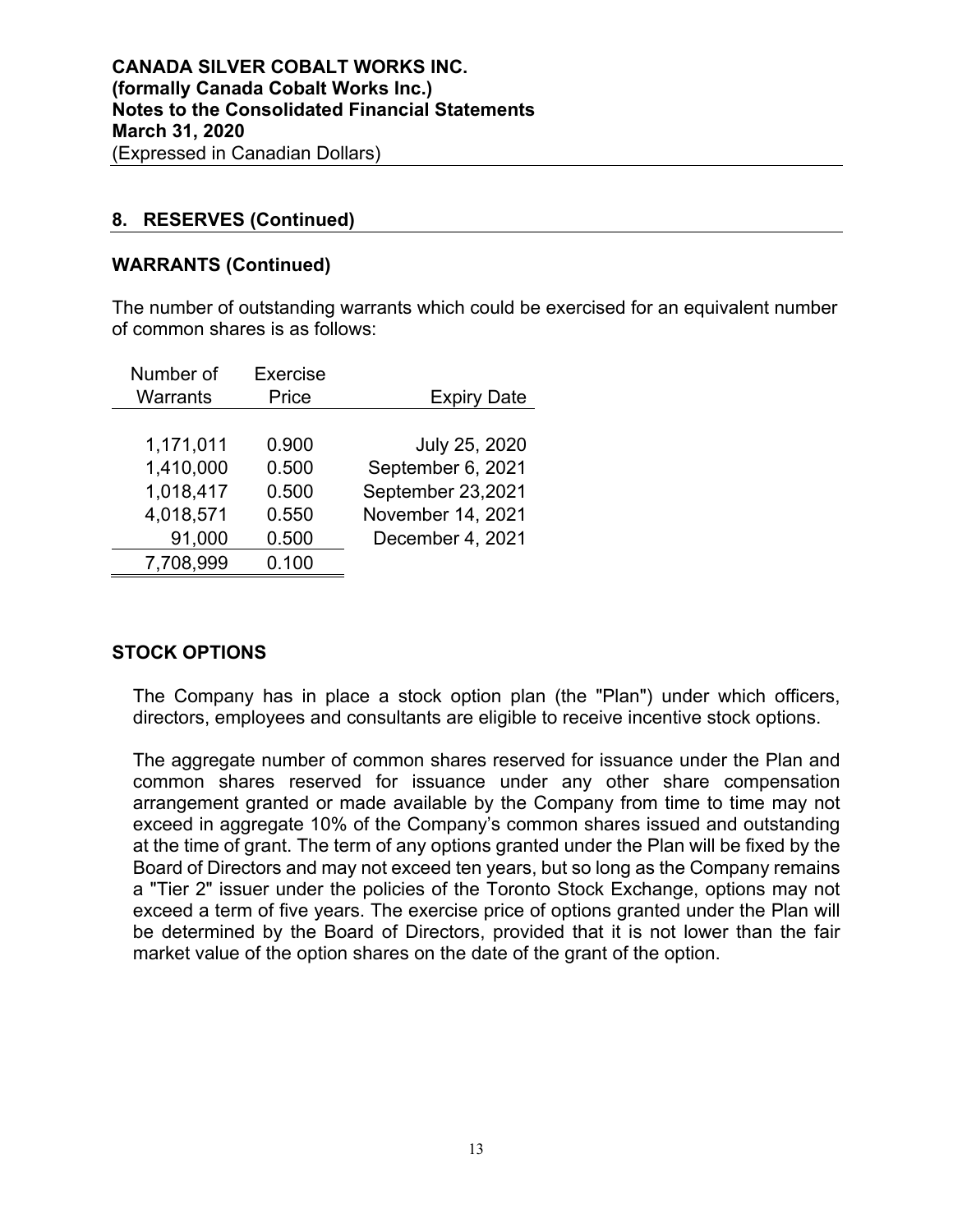### **8. RESERVES (continued)**

### **STOCK OPTIONS(continued)**

The terms of the plan are as follows:

- (i) the maximum number of shares that can be received by a beneficiary during any 12 month period is limited to 5% of issued and outstanding shares;
- (ii) the maximum number of shares that can be reserved for a consultant during any 12 month period is limited to a 2% of issued and outstanding shares; and
- (iii) the maximum number of shares that can be reserved for a supplier of investor relations services during any 12 month period is limited to 2% of issued and outstanding shares; moreover, the options granted may be exercised on a 12 month period after the grant, at the rate of 25% per quarter.

|                            |           | 2020     |         |             |             | 2019 |          |             |
|----------------------------|-----------|----------|---------|-------------|-------------|------|----------|-------------|
|                            |           | Weighted |         |             |             |      | Weighted |             |
|                            |           |          | Average |             | Average     |      |          |             |
|                            |           | Exercise |         |             |             |      | Exercise |             |
|                            | Options   |          | price   | Value       | Options     |      | price    | Value       |
|                            |           |          |         |             |             |      |          |             |
| Balance, beginning of year | 8,073,000 | S        | 0.335   | \$2,707,102 | 6,155,000   | S    | 0.322    | \$1,980,172 |
| Exercised                  | (410,000) |          | -       | (97, 650)   | (1,432,000) |      | 0.238    | (485, 440)  |
| Expired and cancelled      | (200,000) |          | ۰       | (130, 200)  | -           |      |          |             |
| Granted                    | 1,575,000 |          |         | 433,195     | 3.350.000   |      | 0.362    | 1,212,370   |
| Balance, end of period     | 9,038,000 | \$       | 0.322   | \$2,912,447 | 8,073,000   | \$   | 0.335    | \$2,707,102 |
|                            |           |          |         |             |             |      |          |             |

### **Options transactions**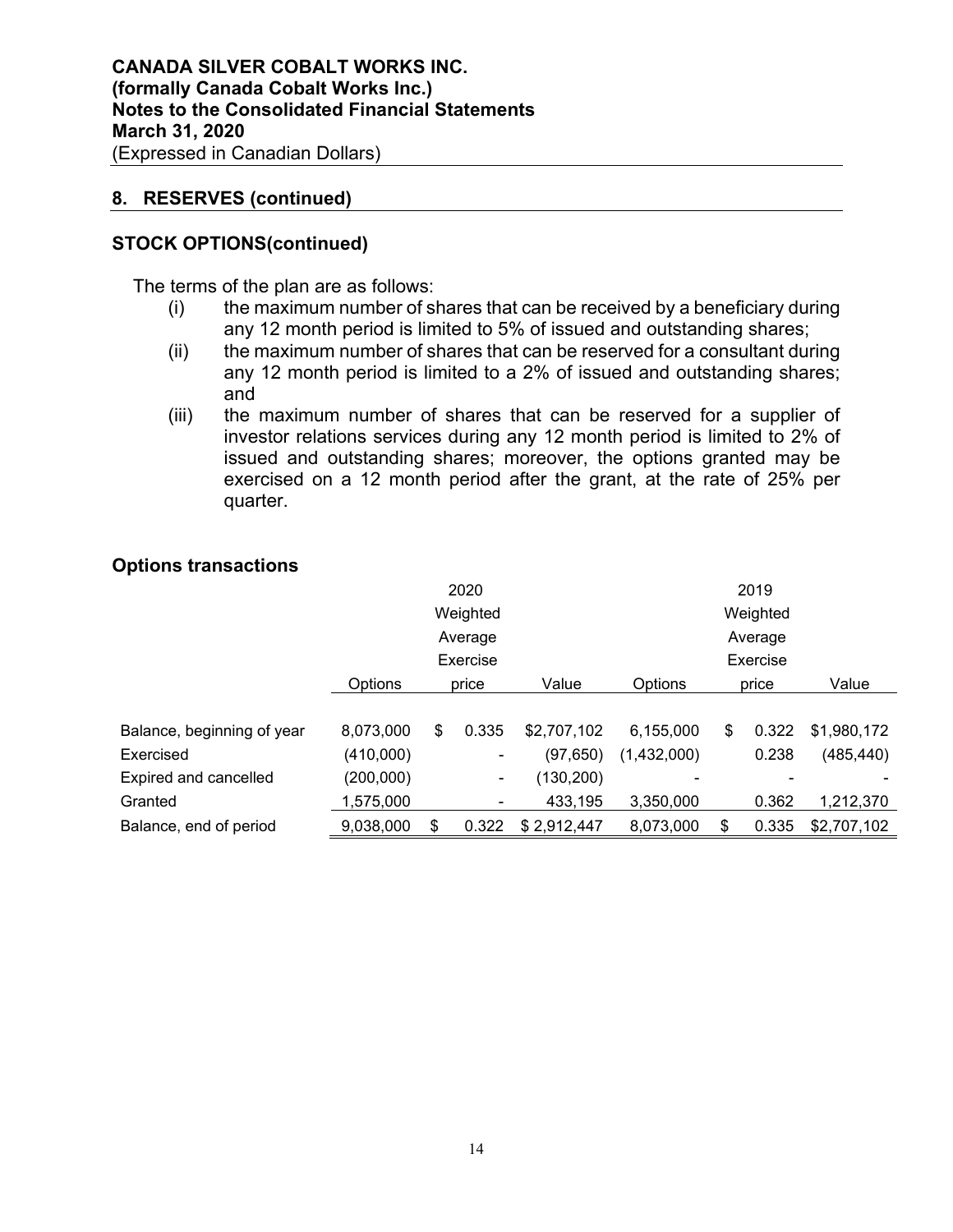### **8. RESERVES (continued)**

### **STOCK OPTIONS (continued)**

| <b>Number</b> | Options   | Exercise |                    |
|---------------|-----------|----------|--------------------|
| of Options    | Vested    | Price    | <b>Expiry Date</b> |
|               |           |          |                    |
| 493,000       | 493,000   | 0.05     | April 13, 2021     |
| 300,000       | 300,000   | 0.20     | May 24, 2022       |
| 100,000       | 100,000   | 0.20     | June 29, 2022      |
| 320,000       | 320,000   | 0.18     | October 12, 2022   |
| 2,050,000     | 2,050,000 | 0.30     | December 5, 2022   |
| 550,000       | 550,000   | 0.32     | June 5, 2023       |
| 400,000       | 400,000   | 0.70     | August 2, 2023     |
| 100,000       | 100,000   | 0.52     | August 30, 2023    |
| 100,000       | 100,000   | 0.35     | October 17, 2024   |
| 1,700,000     | 1,700,000 | 0.30     | November 13, 2024  |
| 950,000       | 950,000   | 0.33     | November 29, 2024  |
| 400,000       | 400,000   | 0.45     | December 5, 2024   |
| 50,000        | 50,000    | 0.53     | January 10, 2025   |
| 1,525,000     | 1,525,000 | 0.25     | March 18, 2025     |
| 9,038,000     | 9,038,000 |          |                    |

### **9. RELATED PARTY TRANSACTIONS**

The Company has entered into agreements with officers of the Company and private companies controlled by officers and directors of the Company for management consulting, geological consulting and other services required by the Company.

In accordance with IAS 24, key management personnel are those persons having authority and responsibility for planning, directing and controlling the activities of the Company directly or indirectly, including any directors (executive and non-executive) of the Company.

The remuneration of officers and directors of the Company for the 3 months ended March 31, 2020 was \$135,514 (2019 - \$67,339) and share based payments valued at \$196,950 (2019 - \$NIL).

There were no Directors' fees paid to members of the Board of Directors for the 3 months ended March 31, 2020 and 2019.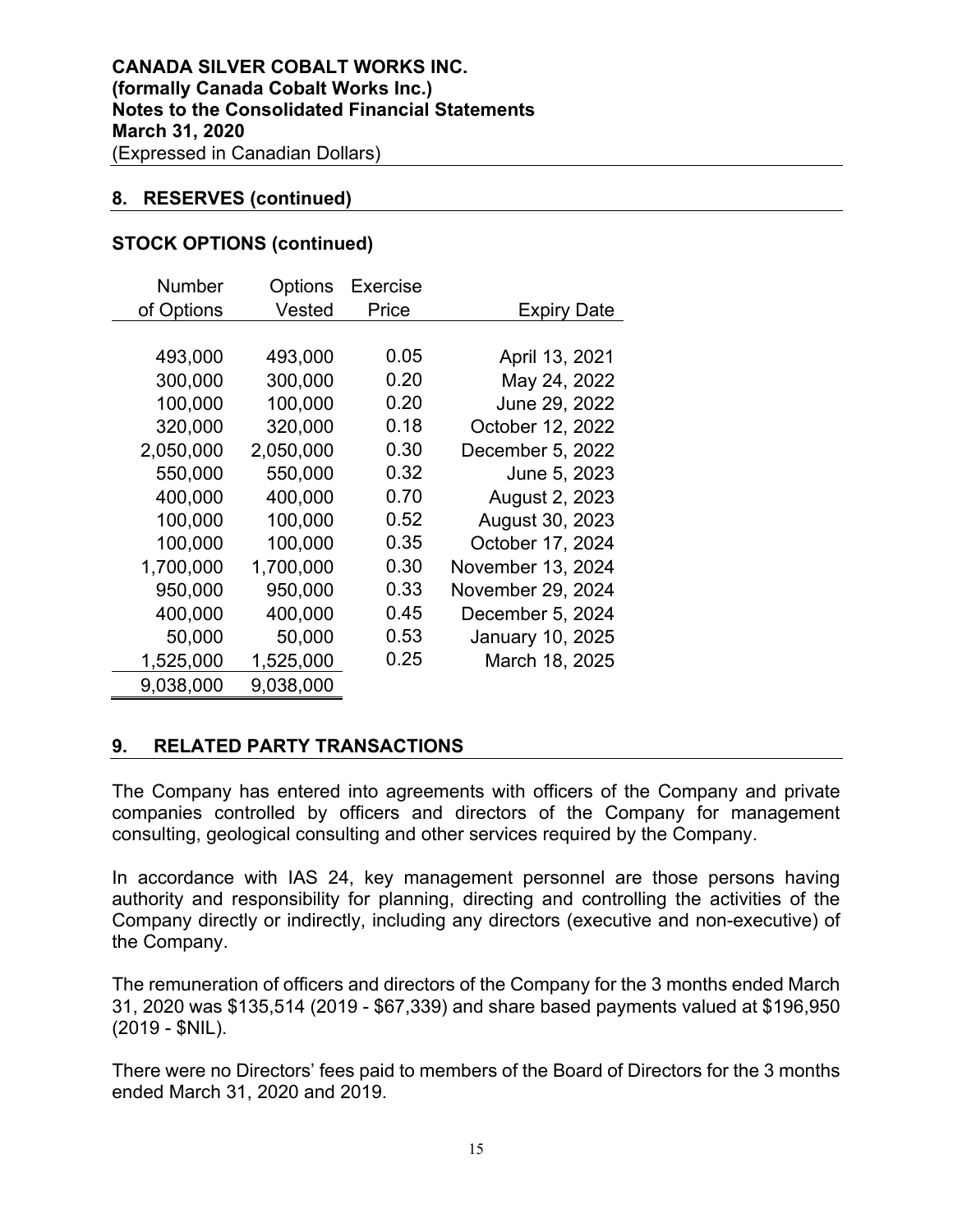# **10**. **CAPITAL MANAGEMENT**

The Company's Capital Management policies set out in the Company's audited financial statements for the year ended December 31, 2019 have been applied consistently for the period ended March 31, 2020.

# **11**. **FINANCIAL INSTRUMENTS AND RISK FACTORS**

The Company's financial risk management policies set out in the Company's audited financial statements for the year ended December 31, 2019 have been applied consistently for the period ended March 31, 2020.

### **12. COMMITMENTS AND CONTINGENCIES**

### (a) Environmental Contingencies

The Company's exploration activities are subject to various laws and regulations governing the protection of the environment. These laws and regulations are continually changing and generally becoming more restrictive. The Company has made, and expects to make in the future, expenditures to comply with such laws and regulations.

#### (b) Flow-Through Shares

The Company has indemnified the subscribers of current and previous flow-through share offerings against any tax related amounts that may become payable by the subscribers as a result of the Company not meeting this expenditure commitment.

#### (c) Management Contracts

The Company is party to a management contract. Upon the occurrence of certain events such as a change in control, the contract requires payment of up to \$270,000. As a triggering event has not taken place, the contingent payment has not been reflected in these financial statements.

The Company is party to several management and consulting contracts. As a result of these contracts the Company is committed to future payments of approximately \$180,000 which are payable as the contractual services are performed over the next year.

The Company has entered into a Memorandum of Understanding ("MOU") with the Matachewan First Nation community in connection with certain exploration and evaluation programs in their area in return for payment of 2% of all costs of the exploration program incurred to date and thereafter to the First Nation community.